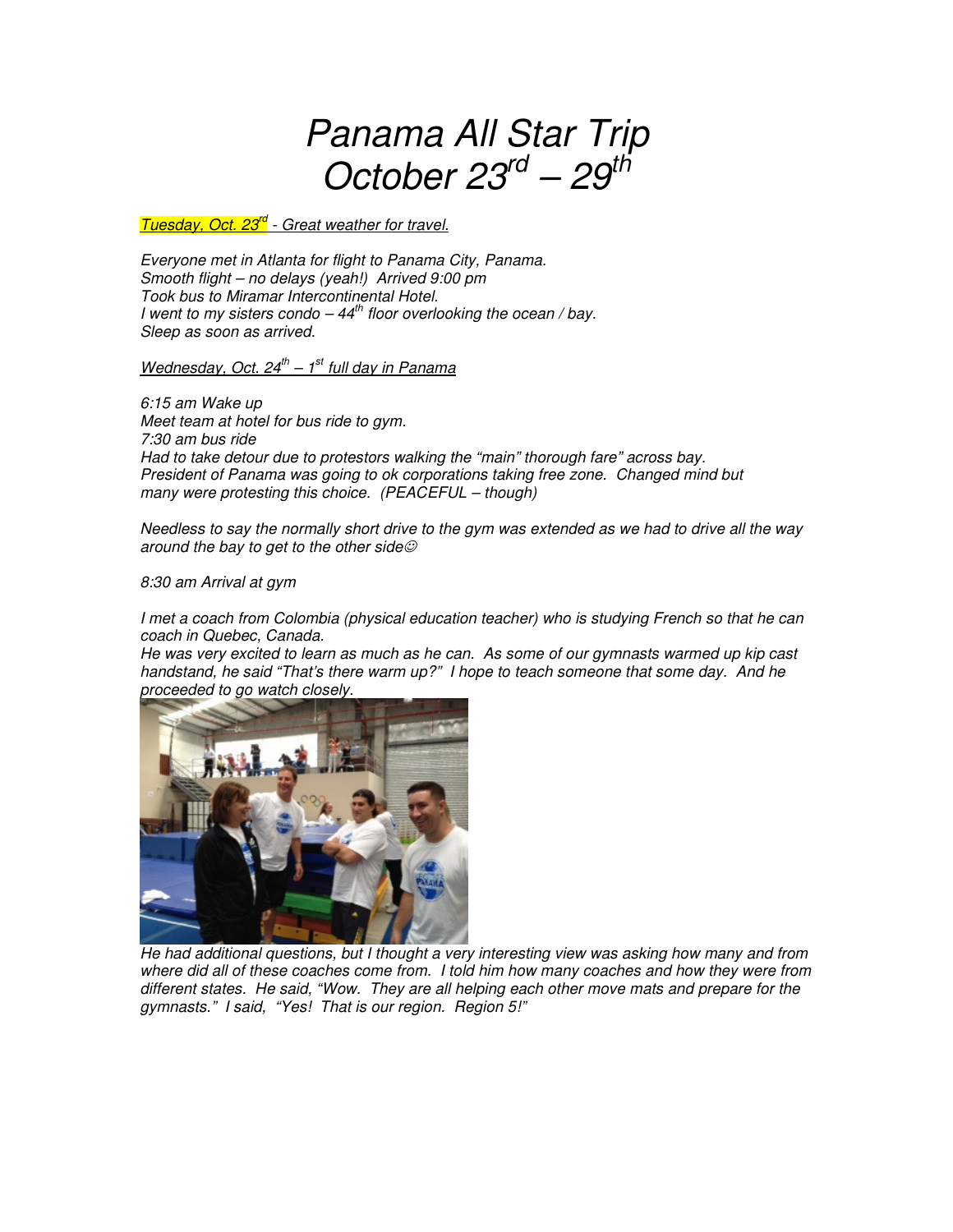

Andres, head coach at No Limits (sponsor gym). Andres stepped back as we began workout and said "I can't believe this is really happening." He put his hands to his mouth as eyes teared up. You could see his true joy in hosting this clinic. He said "so many good gymnasts. I can't believe it."

It was a great feeling to start the day's workout.

### Appreciative and inspiring.

Even the coaches joined in on the drills. The coach from Venezuela was high energy. When her gymnast made a giant blind in to a front giant, everyone cheered. And the coach yelled out, "She is from Venezuela and she is my gymnast!" She was so excited about gymnastics.



Afternoon the gymnasts went on sightseeing trip and shopping! Double decker bus. A bit breezy – so the other option of a yacht cruise was cancelled.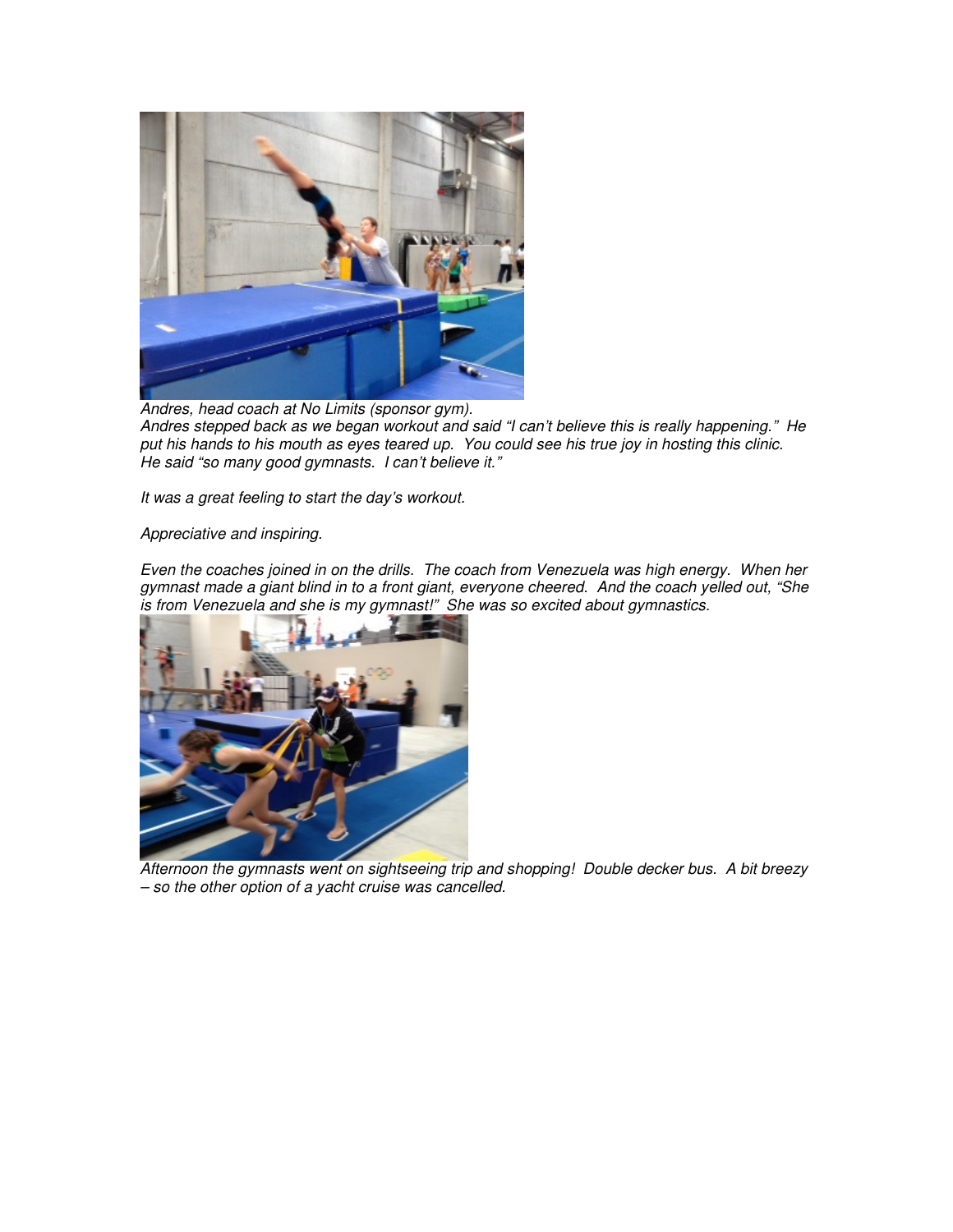



### Thursday, Oct. 25th

Another day of clinics for the gymnasts and the coaches.

Lori Koch played a language learning game on balance beam. The US gymnasts paired up with a camp gymnast. They would perform a skill and teach each other how to say the skill in the other language. Very good lesson for all. The one I liked was the cartwheel called " half moon = media luna."

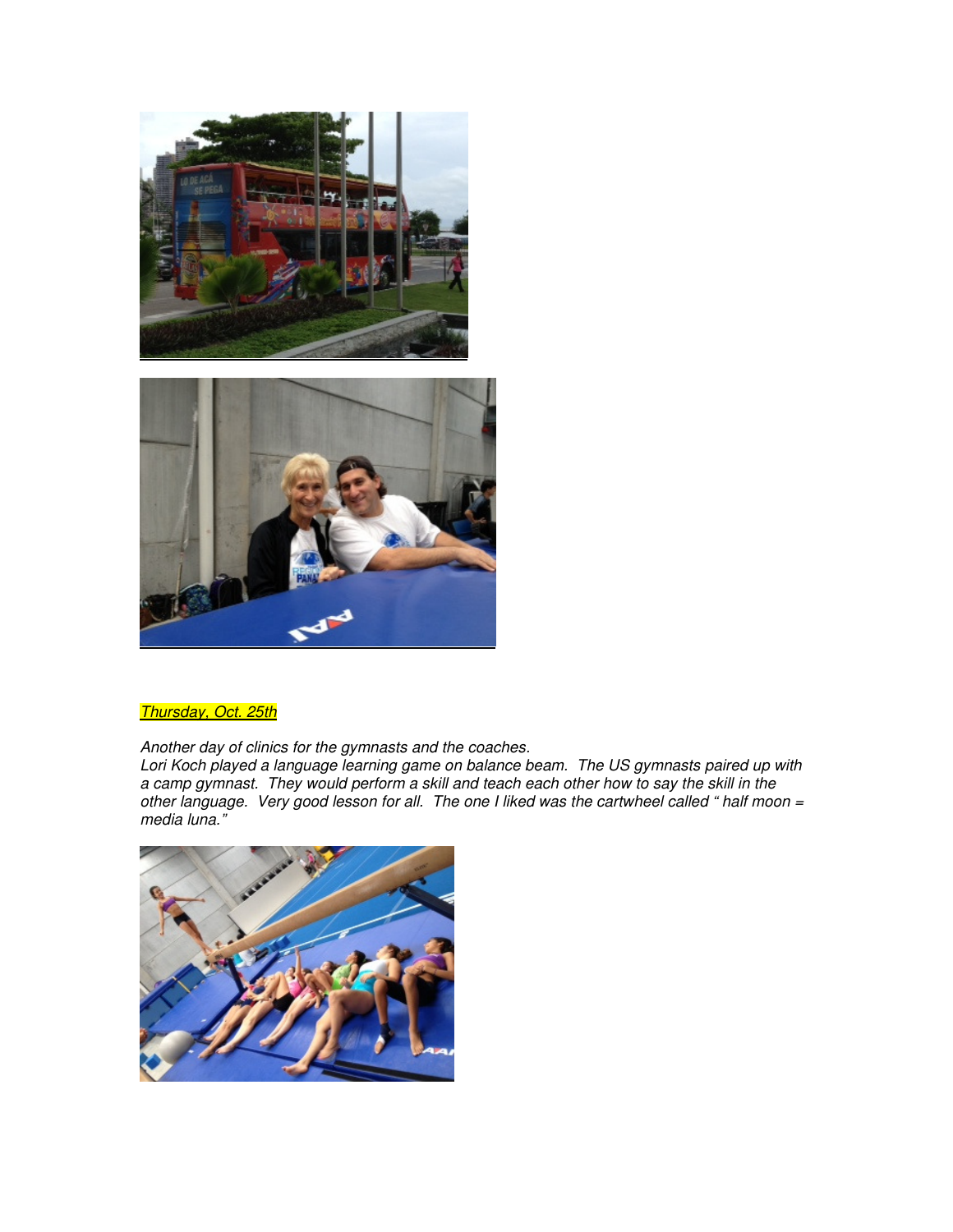

It was an exciting day. One of the gymnast from Venezuela caught her first jaeger. Another made her first blind to front giant. And another flipped her first yurchenko. They do not have pits! And this new gym had the first pits in the country (that's what I believe they told us).



The gymnasts and coaches alike were very excited! They were so appreciative of the work, spotting and corrections of the US coaches.



They hosted a "Gala Spectaculare" – a show which was performed by the All Star team as well as the gymnasts from the host club, No Limits. They brought in special sound system and special lighting (colorful). TV coverage and a full house.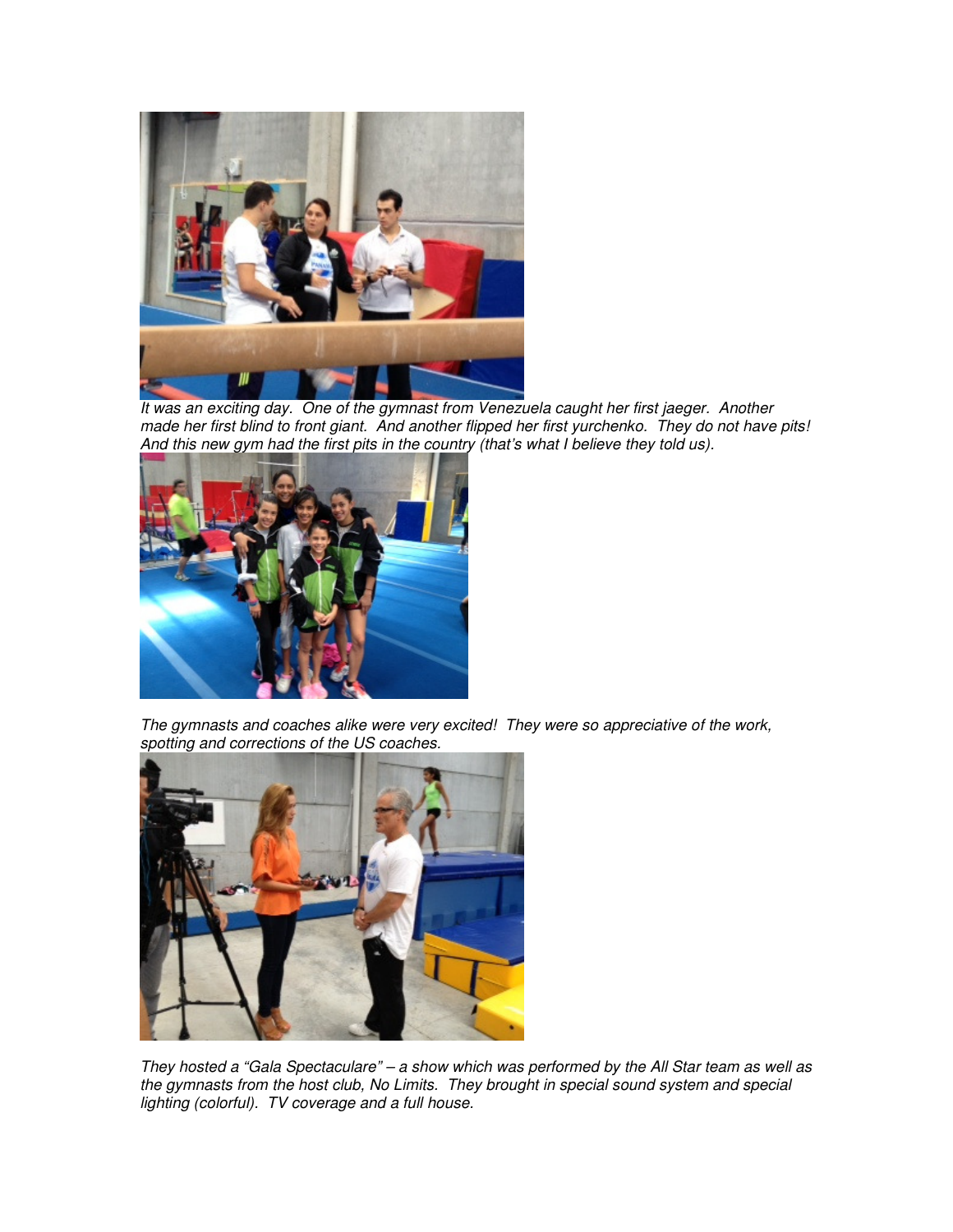

The Panamanian gymnasts started the show with a fun dance routine. This was followed by the performances of the All Star team on bars, beam and floor to show more advanced skills. They were amazing.

"Intermission" was a tumbling display performed by the gymnasts from No Limits. They performed their tumbling passes with big smiles of excitement.

One of our gymnasts (Rachel) finished her floor routine and ran by the audience with "High 5's". They loved it!

Finished the gala with more impressive skills by the All Star Team including a piked full-in on floor, front tuck on beam, high jaegers on bars and a double twisting double tuck dismount on bars. "WOW!" was the response.

The grand finale was the regional dance from nationals.

The Gala was a huge success.

Dinner and much needed sleep after.

#### Friday, Oct. 26<sup>th</sup>

Last day of clinics. The day started with an extended bus ride due to protesters walking (and blocking traffic) across the corridor which crosses the bay. Then there were a few fires set up in a few intersections to prevent cars from passing through. All in all it was a peaceful demonstration to encourage President Martinelli (Panama president) not to sell the "Free Zone" land up by Colon.

We were a bit late arriving but still got a great workout in for the gymnasts. By this  $3^{\prime\prime}$  day of workouts, everyone seemed more comfortable. They were all becoming friends.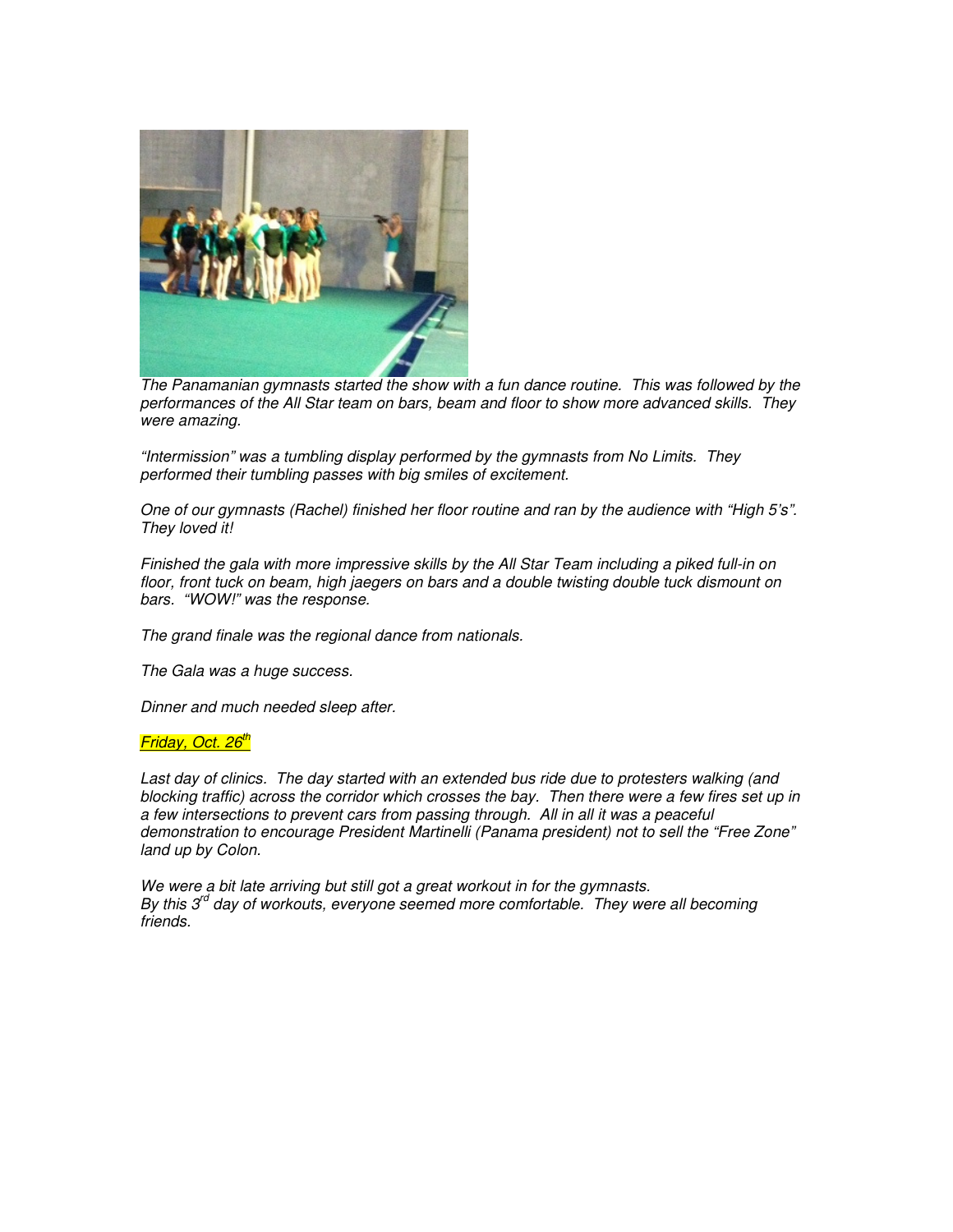

The 2 hours of coaching clinics (after the morning workouts) each day were given to the attending coaches who were absorbing as much information as possible. I think we are all a bit spoiled in this respect.



## Saturday, Oct. 27<sup>th</sup>

The All Star team made a visit to the Panama Canal where they toured the Miraflores locks. Watching a video of it's origin gave everyone a quick history lesson. It is very impressive to watch the large ships come through. And you could see where the construction for the new canal was taking place. This new canal will allow for the larger ships to pass. It is due to be complete was taking place. in 2014 celebrating the 100 years of the Panama Canal.